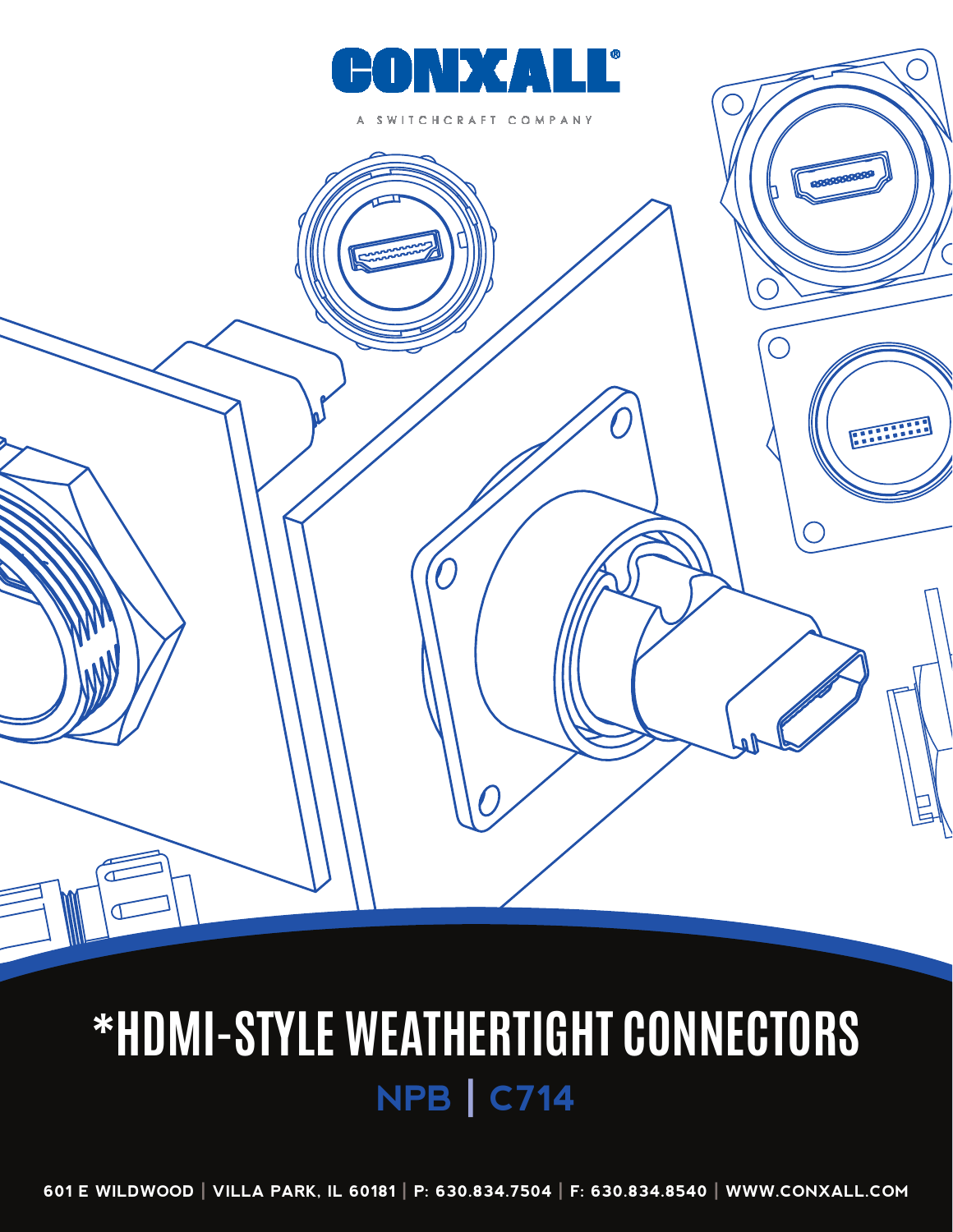

### **FEATURES & BENEFITS**

- Sealed to IP67 & IP68 NEMA 250 (6P) (when panel connector is rear mounted and mated to the cable)
- Feed-thru termination on the panel for easy field installation
- Easy to assemble
- Quick connect bayonet or threaded style interface
- RoHS Compliant UV F1 rated housing

### **APPLICATIONS**

- • Data transmission
- • Military or industrial GPS location devices
- Instrumentation
- • Medical data carts
- Data acquisition units
- • General industrial applications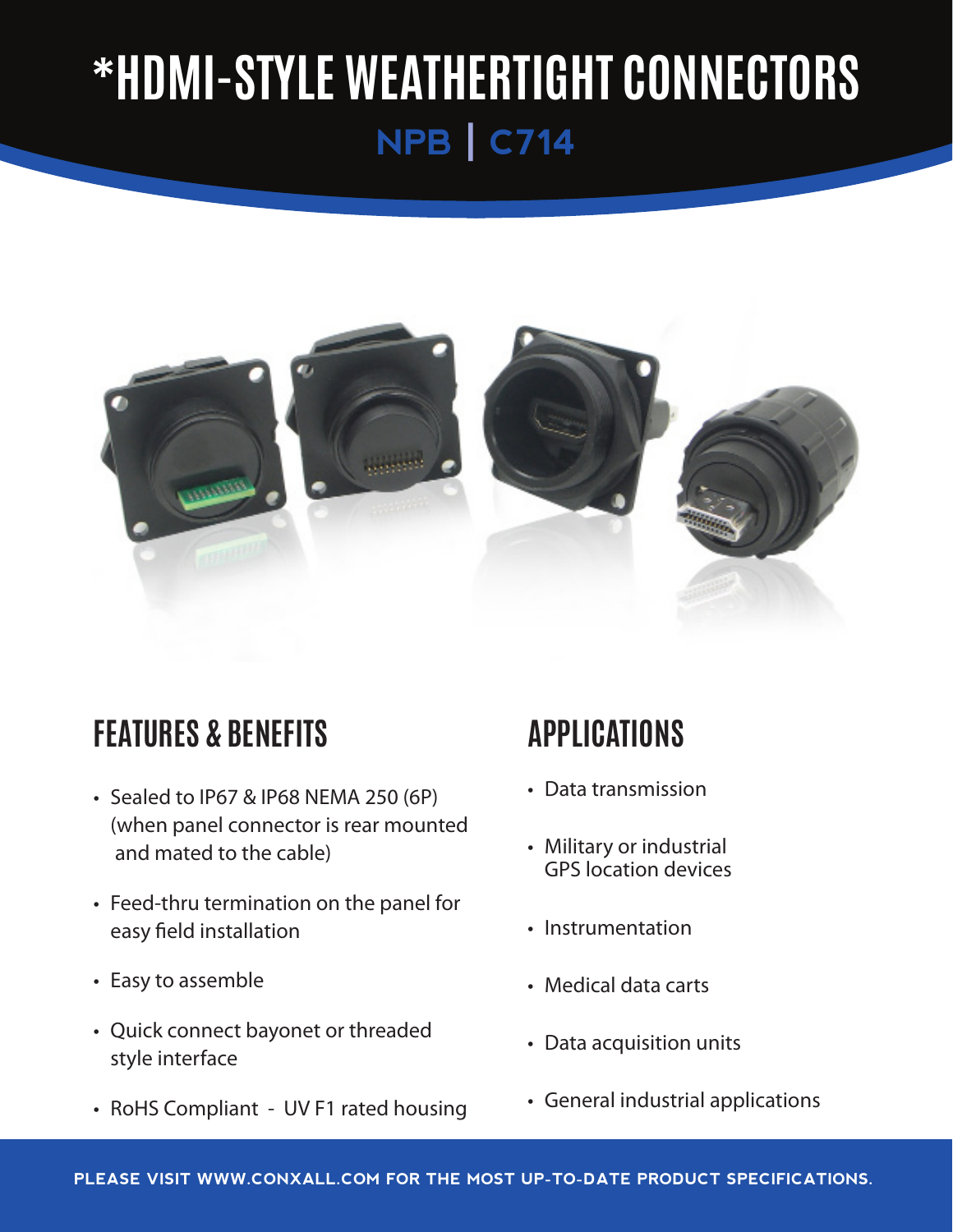

NOTE 1: THE DIMENSION DOES NOT INCLUDE GASKET COMPRESSION. NOTE 2: THE PANEL CONNECTOR MEETS IP67 & IP68, NEMA 250 (6P) WHEN CONNECTOR IS REAR MOUNTED USING THE HEX NUT.

### **PLEASE VISIT WWW.CONXALL.COM FOR THE MOST UP-TO-DATE PRODUCT SPECIFICATIONS.**

UNITS ARE LISTED IN INCHES [mm]. ALL DIMENSIONS ARE REFERENCE ONLY.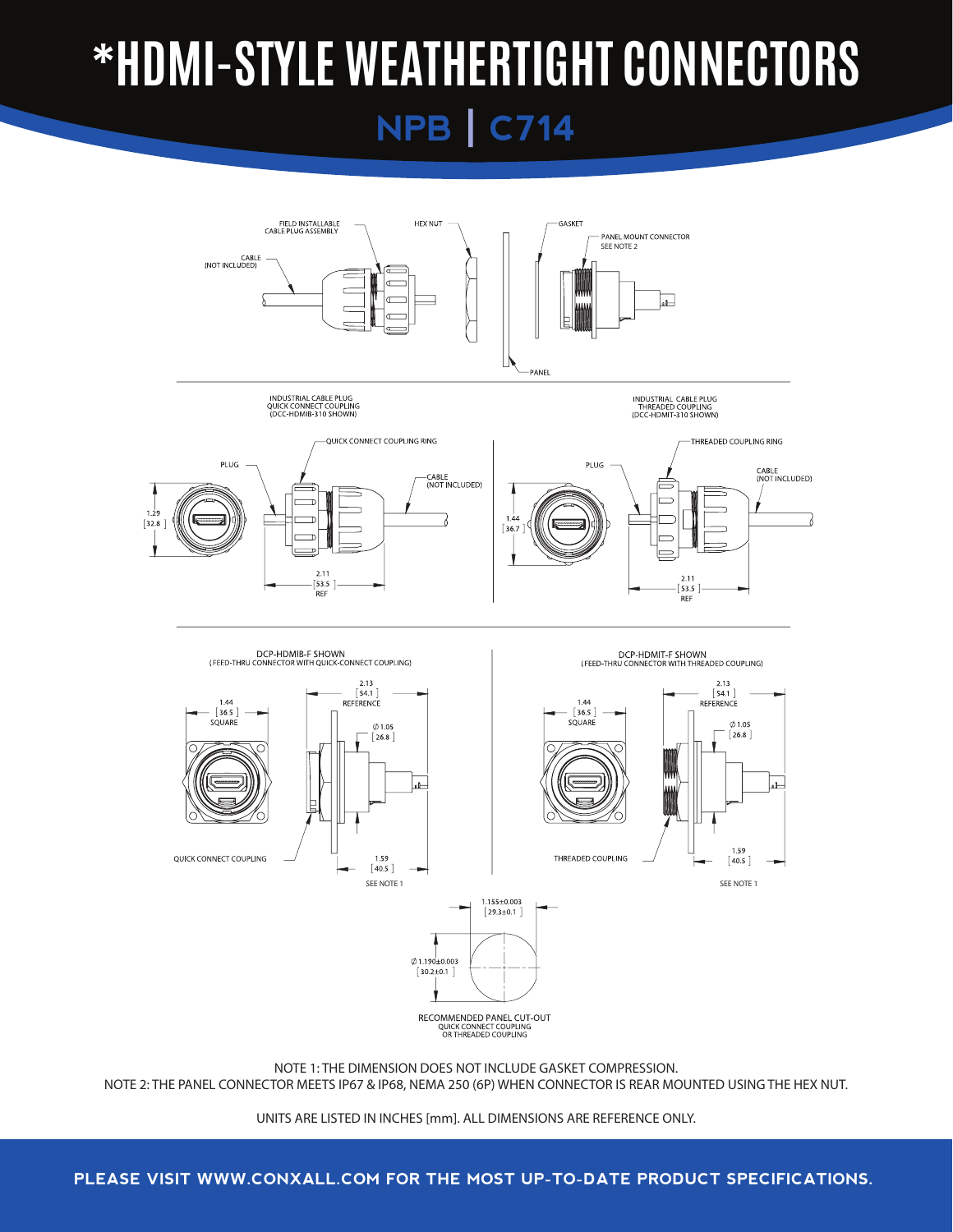

NOTE 1: THE DIMENSION DOES NOT INCLUDE GASKET COMPRESSION. NOTE 2: THE PINOUT IS TYPICAL FOR THREADED OR QUICK CONNECT COUPLING. NOTE 3: THE NUMBERS ARE FOR REFERENCE ONLY AND DO NOT APPEAR ON THE PART. UNITS ARE LISTED IN INCHES [mm]. ALL DIMENSIONS ARE REFERENCE ONLY.

**PLEASE VISIT WWW.CONXALL.COM FOR THE MOST UP-TO-DATE PRODUCT SPECIFICATIONS.**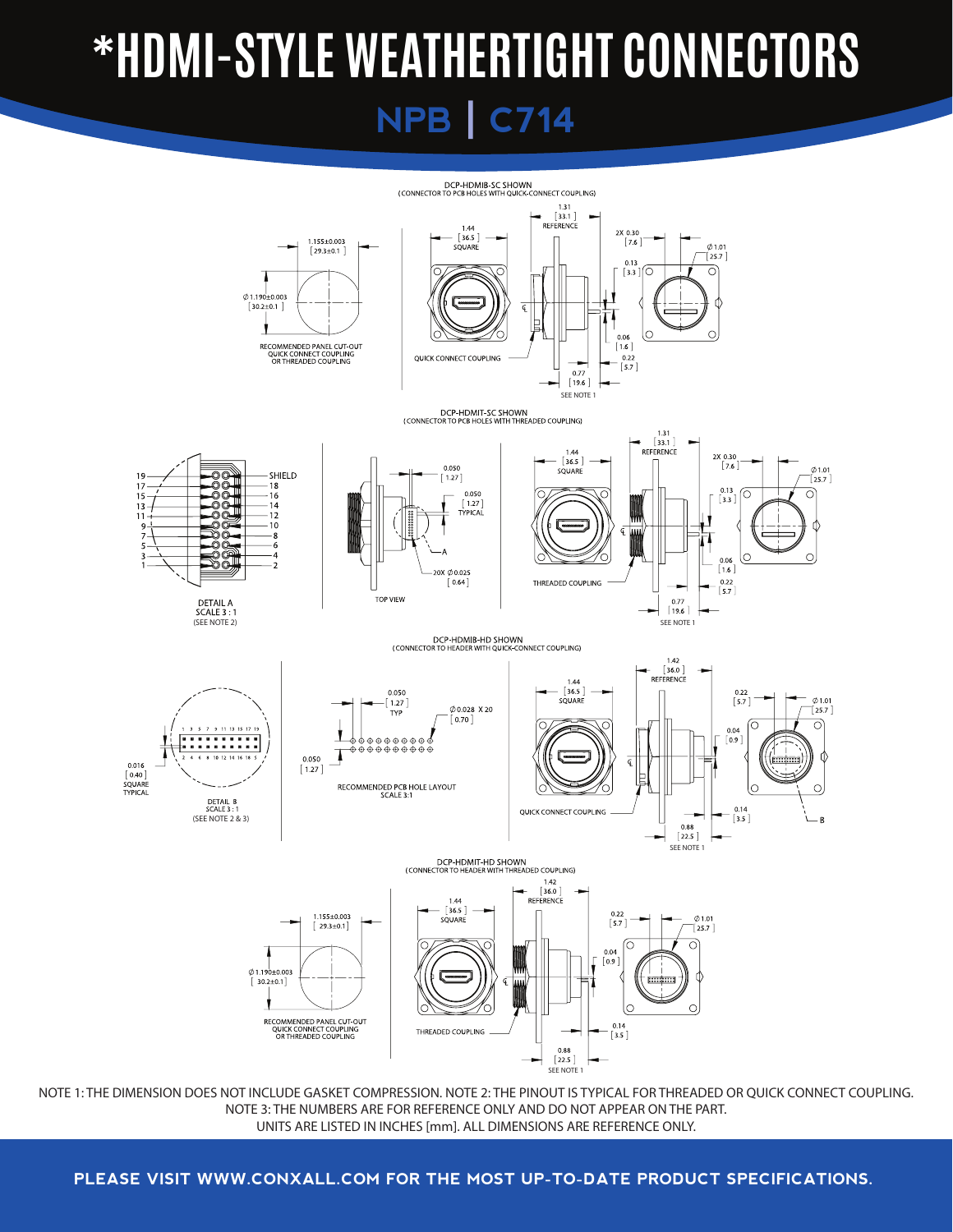### **SPECIFICATIONS**

#### **MECHANICAL SPECIFICATIONS**

Hex Nut Torque: 10-12 in-lb max

#### **ELECTRICAL SPECIFICATIONS**

Current Rating:  $0.5 A$ Contact Resistance:  $50 \text{ m}\Omega$  max Insulation Resistance:  $10 MΩ$  min (mated) Dielectric Withstanding Voltage: 300 V AC/one minute (mated)

#### **ENVIRONMENTAL SPECIFICATIONS**

Moisture Resistance: Mil-Std 202G Method 106G Insulation Resistance: Mil-Std 202G Method 302 Vibration: **Will-Std 202G Method 201A** Thermal Shock: Mil-Std 202G Method 107G Salt Atmosphere (Corrosion): Mil-Std 202G Method 101E

#### **MATERIAL SPECIFICATIONS**

Plug Nut, Coupling Ring: Thermoplastic Plug Housing, Insert: Thermoplastic Sealing Ring, O-Ring: Sealing Ring, O-Ring: Panel Housing, Hex Nut: Thermoplastic Gasket: **Gasket: Communist Communist Communist Communist Communist Communist Communist Communist Communist Communist Communist Communist Communist Communist Communist Communist Communist Communist Communist Communist Com \*HDMI-Style Plug:** Shell: Shell: Shell: Copper Alloy, Nickel Plated Contacts: Contacts: Copper Alloy, Gold Plated over Nickel Insulator: Thermoplastic PCB: The contract of the contract of the contract of the FR-4 **\*HDMI-Style Feed-Thru Receptacle:** Shell: Shell: Shell: Shell: Shell: Copper Alloy, Nickel Plated Contacts: Contacts: Copper Alloy, Gold Plated Insulator: Thermoplastic **\*HDMI-Style PCB Receptacle:** Shell: Copper Alloy, Tin Plated Contacts: Contacts: Contacts: Contacts: Contacts: Contacts: Contacts: Contacts: Contacts: Contacts: Contacts: Contacts: Contacts: Contacts: Contacts: Contacts: Contacts: Contacts: Contacts: Contacts: Contacts: Contacts: Co Insulator: Thermoplastic

**OTHER** Flame Rating: UL 94V-0

**Recommended Cable Type** Cable Type:  $*$ HDMI-Style

Life: **Life:** *CONDERGIFY CONDERGIFY CONDERGIFY MINIMUM 350 insertion/withdrawal cycles* Coupling Locking Style: *Coupling Locking Style*: *Coupling Locking Style*: *Coupling Locking Style*: *Algoei* Backshell Style: **Backshell Style: Backshell Style:** *COND* 

Temperature Rating:  $-20 °C$  to  $+80 °C$  (-4°F to  $+176 °F$ ) Weathertight: IP67 & IP68, NEMA 250 (6P) (when rear mounted & mated)

**MOLDED CABLE ASSEMBLIES** Consult factory for molded options

Recommended Panel Thickness: 1/32" - 3/16" [0.8mm to 4.8mm] - Quick Connect Coupling 1/32"- 5/32"[0.8mm to 3.9mm] - Threaded Coupling

Outer Cable O.D. Range: 0.197"-0.236" [5.0mm-6.0mm]